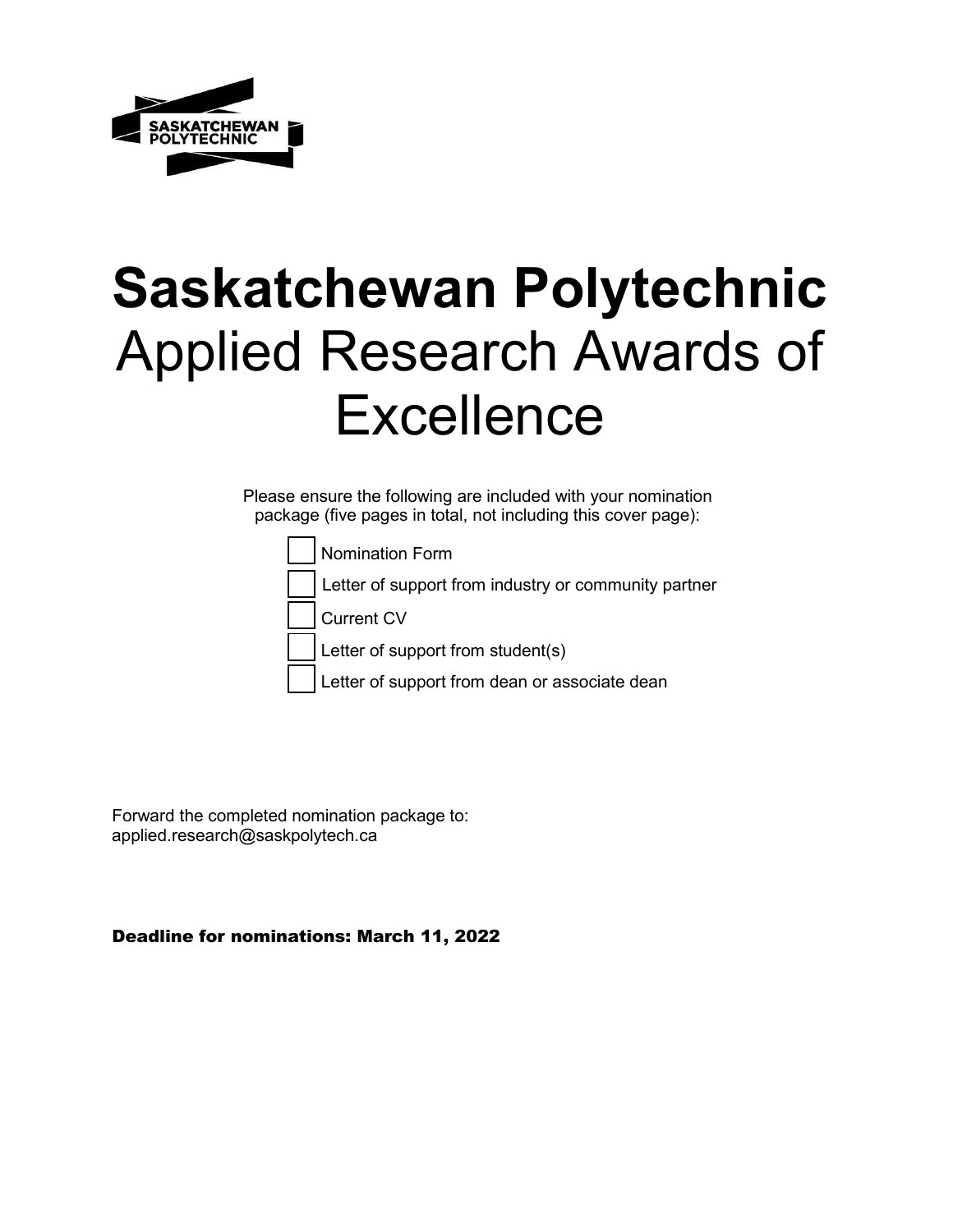### **Award Selection Criteria**

Please note that the award recipients are selected based on the excellence of their applied research and innovation practices.

The Applied Research Award of Excellence Committee considers the following criteria to select award recipients:

- **1. Criteria:** Must be a current Saskatchewan Polytechnic faculty member; an instructor in a part-time or full-time position; a researcher; and has worked a minimum of two years at Saskatchewan Polytechnic.
- **2. Criteria:** Nominee has not previously received the Applied Research Award for Excellence in the last five years.
- **3. Criteria:** The nomination package.

The nomination may be made by students, staff, alumni or an educational partner. The nomination should:

- a) Identify how the nominee displays excellence in all parameters for the award at Saskatchewan Polytechnic.
- b) Provide narrative and examples of how the faculty demonstrates excellence in applied research and innovation
- c) Provide narrative of researchers' applied research history
- d) Outline and describe a nominee who:
	- o *Demonstrates excellence in applied research and innovation;*
	- o *Is recognized by professional societies, industry, community organizations or other external bodies;*
	- o C*ontributes strongly to applied research and innovation with the involvement of Saskatchewan Polytechnic students;*
	- o *Demonstrates support for Saskatchewan Polytechnic strategic initiatives;*
	- o *Supports and encourages applied research and innovation excellence of colleagues;*
	- o *Embodies a spirit of innovation; and*
	- o *Demonstrates the values of Saskatchewan Polytechnic*

#### **4. Criteria: the letter(s) of support from industry/community partner(s).**

- The letter(s) from industry/community supports and provides evidence of excellence in applied research and innovation.
- *5.* **Criteria:** *the letter(s) of support from student.*
	- The letter(s) from a student supports and provides evidence of excellence in applied research and innovation.

#### **6. Criteria: the letter of support from out-of-scope supervisor.**

• The letter(s) from out-of-scope supervisor supports and provides evidence of excellence in applied research and innovation.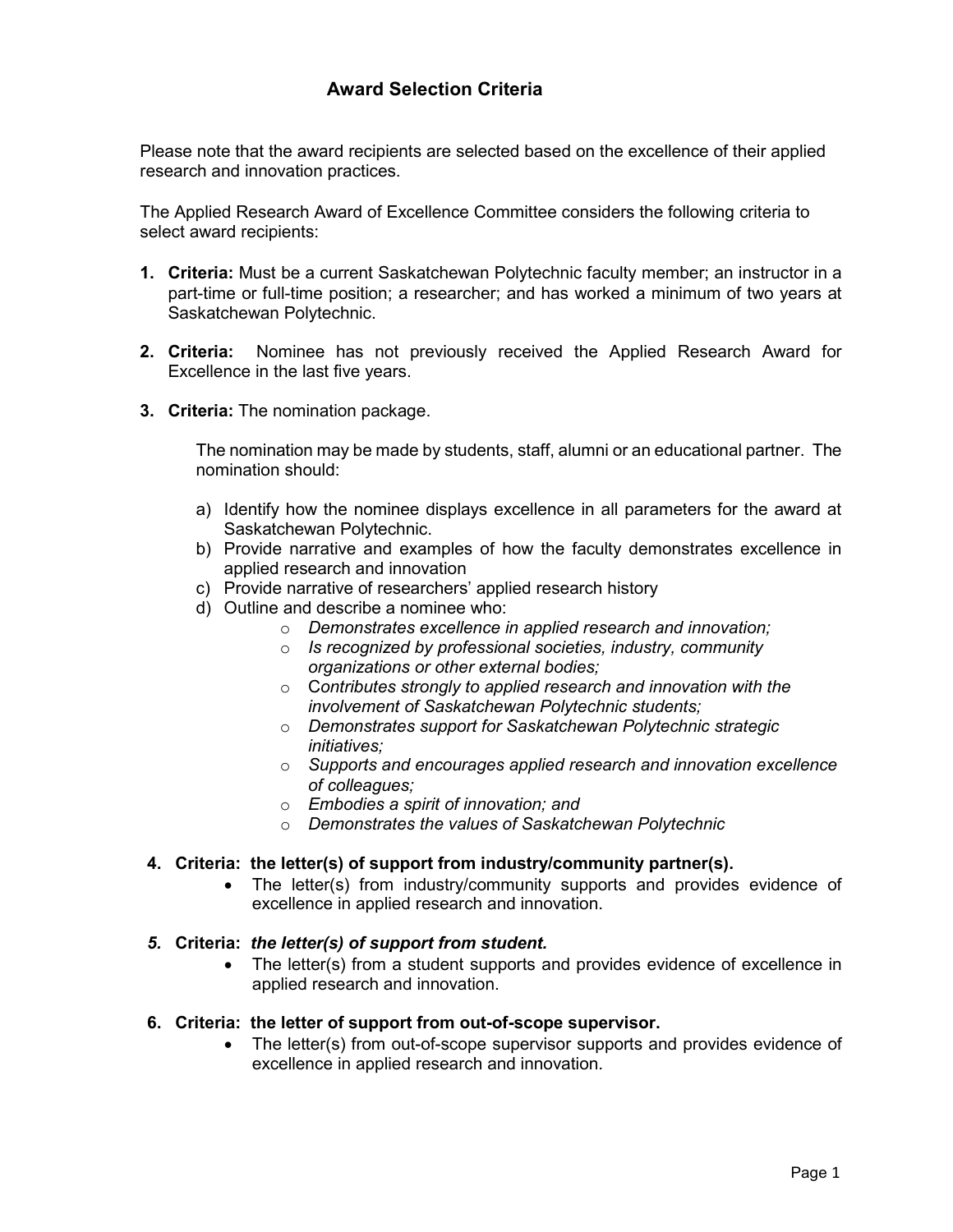

# **Applied Research Award of Excellence**

## **NOMINATION FORM**

| <b>Nominee</b>                                                                                                                       |  |  |  |
|--------------------------------------------------------------------------------------------------------------------------------------|--|--|--|
|                                                                                                                                      |  |  |  |
|                                                                                                                                      |  |  |  |
|                                                                                                                                      |  |  |  |
|                                                                                                                                      |  |  |  |
| <b>Nominated By</b><br>Name 2008 - 2008 - 2008 - 2008 - 2019 - 2019 - 2019 - 2019 - 2019 - 2019 - 2019 - 2019 - 2019 - 2019 - 2019 - |  |  |  |
|                                                                                                                                      |  |  |  |